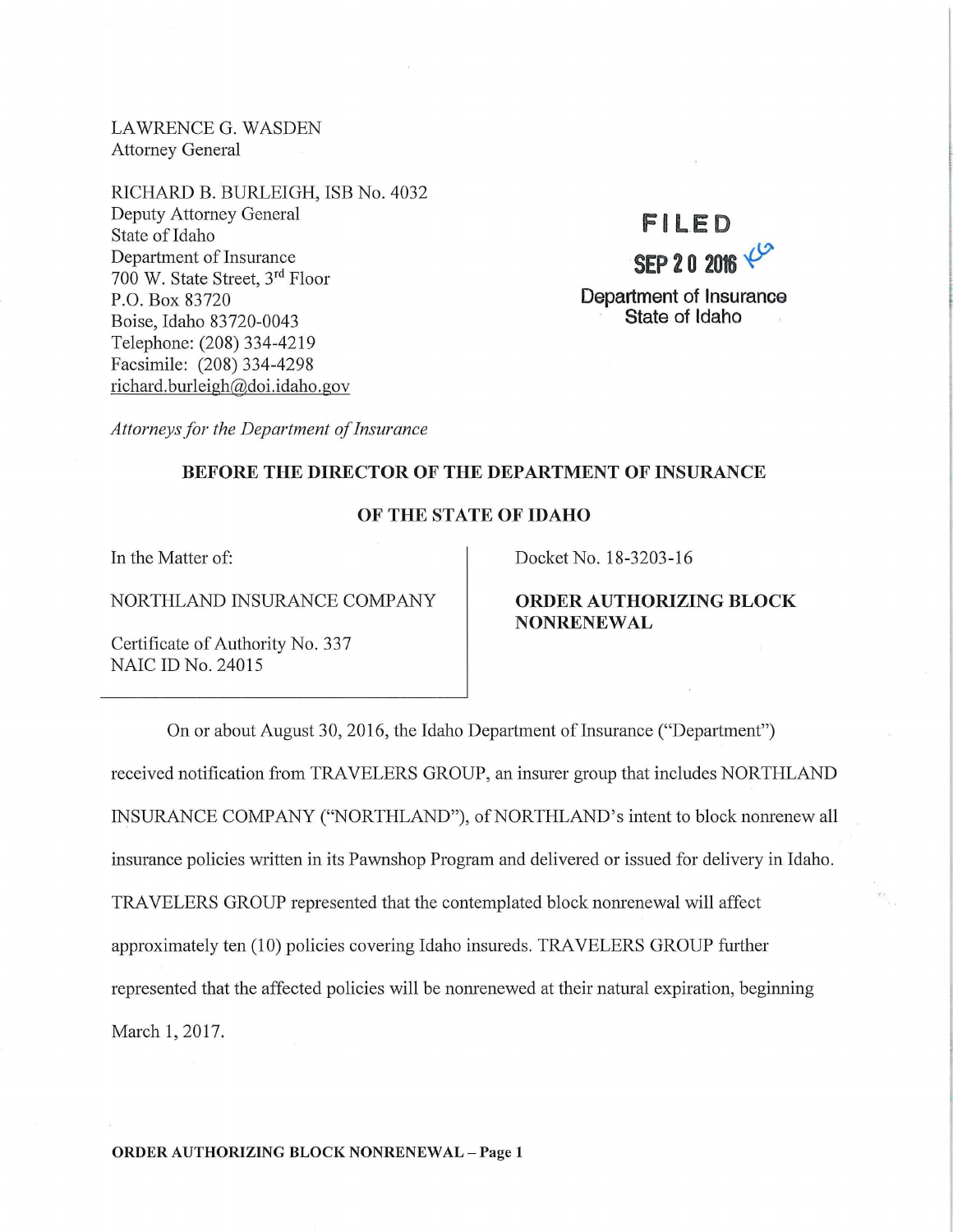The Director, having reviewed the foregoing and the requirements of Idaho Code § 41- 1841(1), and acting pursuant to the authority set forth in Idaho Code  $\S$  41-210(2),

THE DIRECTOR HEREBY FINDS that the proposed effective date of the contemplated block nomenewal complies with the one hundred twenty (120) day notice requirement to the Director, as set forth in Idaho Code § 41-1841(1).

NOW THEREFORE, IT IS HEREBY ORDERED that NORTHLAND is authorized, pursuant to Idaho Code § 41-1841, to effectuate a block nomenewal of its Pawnshop Program insurance policies delivered or issued for delivery in Idaho, which, based on representations made to the Department, will affect approximately ten (10) policies covering Idaho insureds. NORTHLAND shall begin nomenewing the affected policies at each policy's natural expiration date occurring on or after March 1, 2017. NORTHLAND shall provide advance notice to policyholders affected by the nomenewals authorized by this order in accordance with the notice provisions included in the company's applicable insurance policies.

THIS ORDER is a final order of the Director and is EFFECTIVE IMMEDIATELY. DATED this  $\overline{20}^{11}$  day of September, 2016.

> STATE OF IDAHO DEPARTMENT OF INSURANCE

uien

DEAN L. CAMERO Director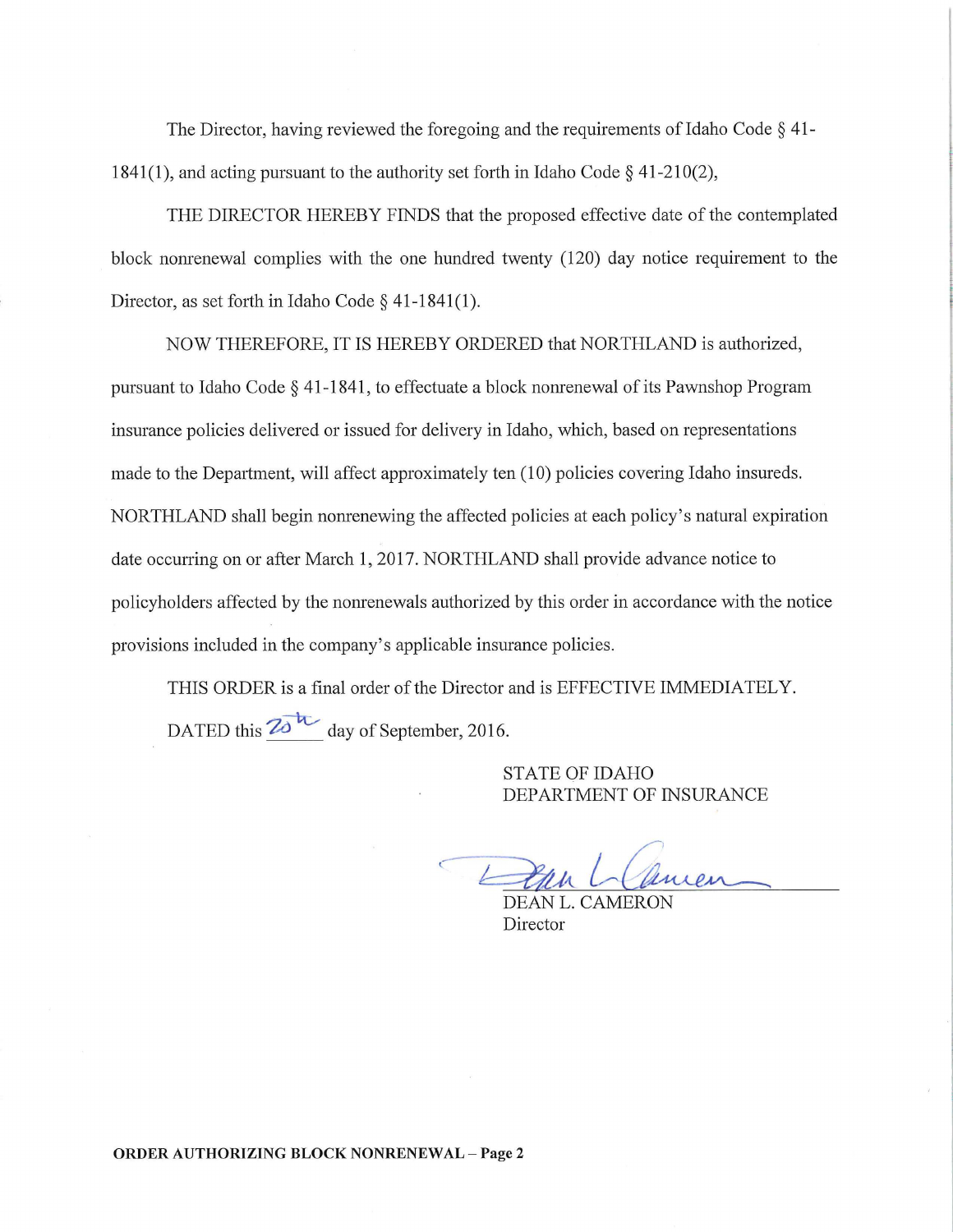#### NOTIFICATION **OF RIGHTS**

This Order constitutes a final order of the Director. Any party may file a motion for reconsideration of this final order within fourteen (14) days of the service date of this order. The Director will dispose of the petition for reconsideration within twenty-one (21) days of its receipt, or the petition will be considered denied by operation of law. *See,* Idaho Code  $§ 67-5246(4).$ 

Pursuant to Idaho Code §§ 67-5270 and 67-5272, any party aggrieved by this final order may appeal it by filing a petition for judicial review in the district court of the county in which: (1) the hearing was held; or  $(2)$  the final agency action was taken; or  $(3)$  the aggrieved party resides or operates its principal place of business in Idaho; or (4) the real property or personal property that was the subject of the agency decision is located. An appeal must be filed within twenty-eight (28) days of: (a) the service date of this final order; or (b) an order denying a petition for reconsideration; or (c) the failure within twenty-one (21) days to grant or deny a petition for reconsideration, whichever is later. *See,* Idaho Code § 67-5273. The filing of a petition for judicial review does not itself stay the effectiveness or enforcement of the order under appeal.